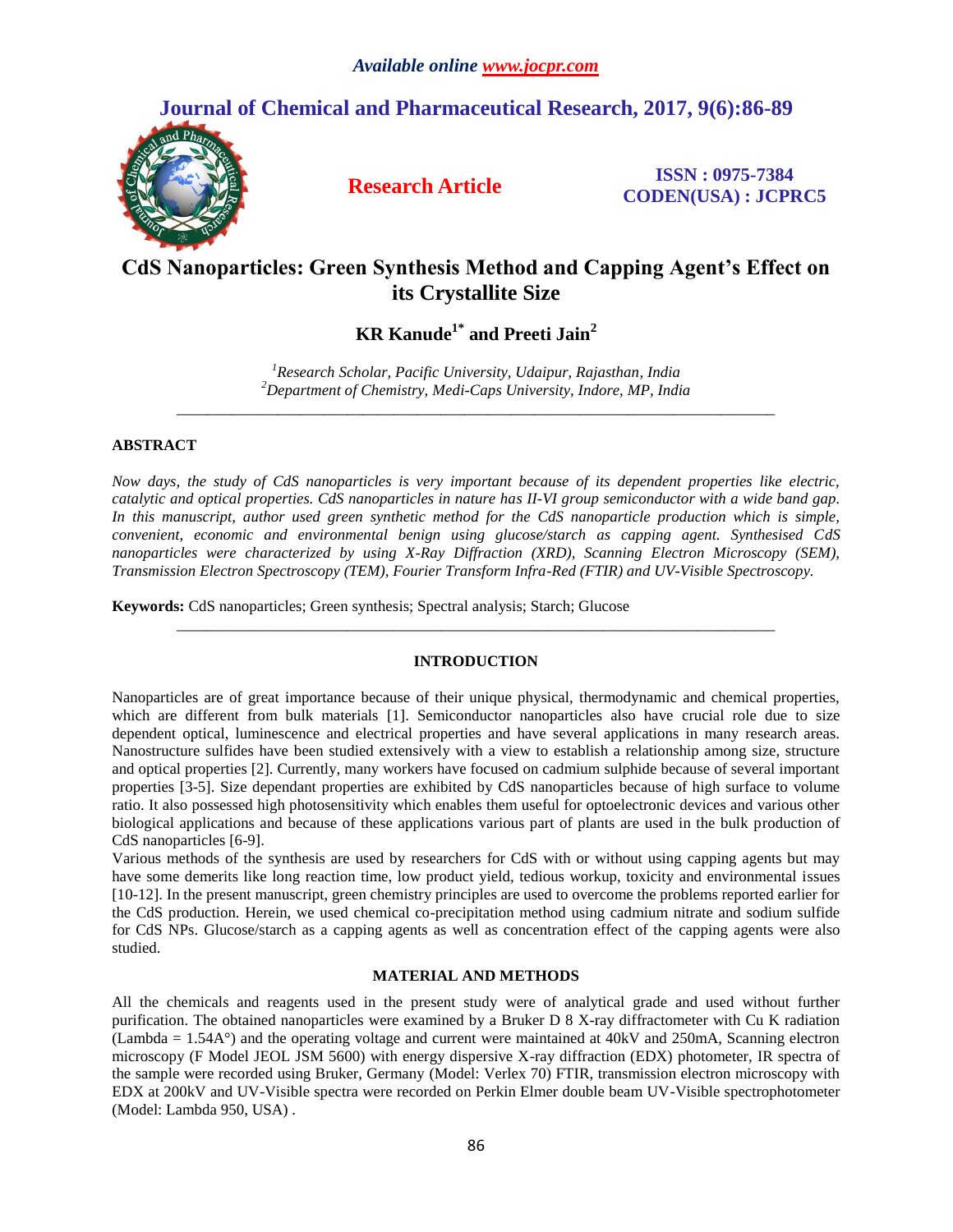### **Synthesis of cadmium sulphide nanoparticles by using glucose and starch as a capping agent**

A simple chemical co-precipitation method was followed for the synthesis of CdS nanoparticles. We utilized cadmium nitrate (Cd (NO<sub>3</sub>)<sub>2</sub> as a source of cadmium ion and sodium sulphide (Na<sub>2</sub>S) as a source of sulphide ion and glucose/starch is used as a capping agent. Cadmium nitrate (2.36 gm) is dissolved in 100 ml distilled water, sodium sulphide (0.78 gm) was dissolved in 100 ml of water, then sodium sulphide solution was added drop wise to cadmium nitrate solution and stirred continuously, an orange colour solution is obtained. The solution is stirred on magnetic stirrer for 16 hours at 500 rpm. Add 1.8 gm glucose/9 gm starch is taken and mix it to 100 ml water. Divide the orange solution in three equal parts and 10 ml glucose/starch in each solution drop wise. The sample is then heated and then put it to oven for 7 hours at 100 ºC. Filter the precipitates and dried in oven for 70ºC for 6 hours.

 $\_$  ,  $\_$  ,  $\_$  ,  $\_$  ,  $\_$  ,  $\_$  ,  $\_$  ,  $\_$  ,  $\_$  ,  $\_$  ,  $\_$  ,  $\_$  ,  $\_$  ,  $\_$  ,  $\_$  ,  $\_$  ,  $\_$  ,  $\_$  ,  $\_$  ,  $\_$  ,  $\_$  ,  $\_$  ,  $\_$  ,  $\_$  ,  $\_$  ,  $\_$  ,  $\_$  ,  $\_$  ,  $\_$  ,  $\_$  ,  $\_$  ,  $\_$  ,  $\_$  ,  $\_$  ,  $\_$  ,  $\_$  ,  $\_$  ,

**Flow chart of method** (Figure 1)



**Figure 1: Flow chart for CdS nanoparticle using glucose /starch as a capping agent**

#### **RESULTS AND DISCUSSION**

Crystallite size of the synthesized nanoparticles were significantly influenced by the concentration of capping agents like glucose and starch were observed by using various techniques like XRD, SEM, TEM etc.

### **XRD analysis**

XRD data were used to determine the lattice parameter, crystallite size and phase identification. Crystallite size was calculated by applying Debey-Sherrer's equation [13]

$$
d = 0.9\lambda / \beta \text{Cos}\theta
$$

Where, d is the crystalline size,  $\lambda$  is the wavelength of the CuKa (1.54 A°),  $\theta$  is the angle between the incident beam and the reflecting lattice plane and β is the full width at half maxima (FWHM) of the diffraction peak (in radian). Interplanar spacing was calculated by applying formula:  $d = \lambda/2$  Sin θ Where, θ is the angle between the incident beam and the reflection lattice planes and  $\lambda$  is the wavelength of the CuK $\alpha$  (1.54 A°).

The XRD data for samples having different capping agents has been shown in Figure 2a and 2b. The presence of three peaks at 26.62, 42.62 and 51.86° confirmed the presence of cubic phase of CdS nanoparticles according to JCPDS file no. 10-454. Results showed that crystallite size of the CdS is in the nano scale and is in cubic phase.

- 1. XRD data (Glucose) for crystallite size (a) 2.9 nm, (b) 7.2 nm, (c) 6.5 nm
- 2. XRD data (Starch) for crystallite size (a) 3.1 nm, (b) 6.9 nm, (c) 5.8 nm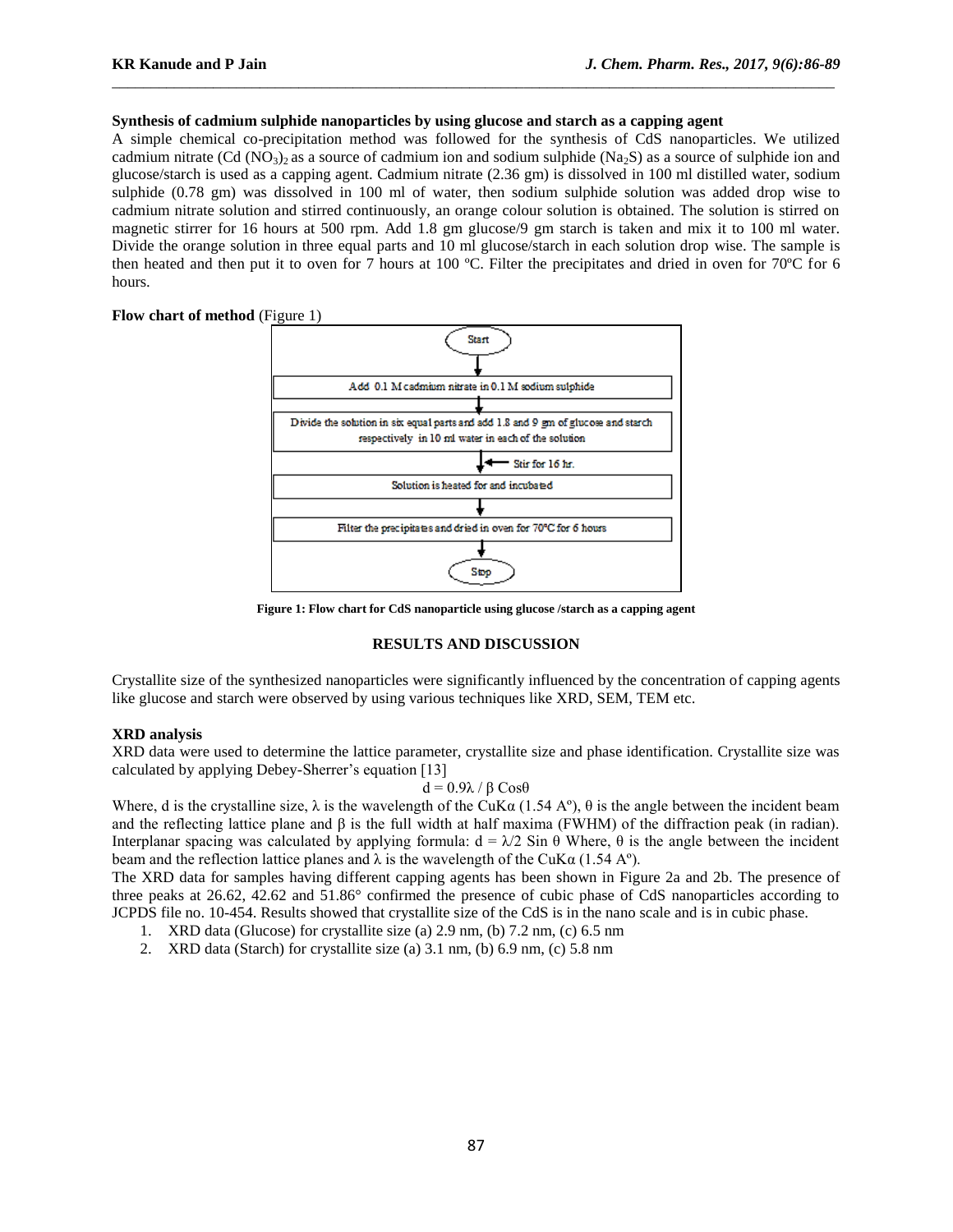

 $\_$  ,  $\_$  ,  $\_$  ,  $\_$  ,  $\_$  ,  $\_$  ,  $\_$  ,  $\_$  ,  $\_$  ,  $\_$  ,  $\_$  ,  $\_$  ,  $\_$  ,  $\_$  ,  $\_$  ,  $\_$  ,  $\_$  ,  $\_$  ,  $\_$  ,  $\_$  ,  $\_$  ,  $\_$  ,  $\_$  ,  $\_$  ,  $\_$  ,  $\_$  ,  $\_$  ,  $\_$  ,  $\_$  ,  $\_$  ,  $\_$  ,  $\_$  ,  $\_$  ,  $\_$  ,  $\_$  ,  $\_$  ,  $\_$  ,

**Figure 2: a: XRD of glucose doped CdS; b: XRD of starch doped CdS**

## **SEM Measurement**:

The SEM image of the CdS nanoparticles corresponding to the XRD pattern in Figure 2 it is clear that the prepared CdS nanoparticles have regular cubic shape and uniform size, with an average size of 20 nm and one can see some coalesced nanoparticles with a size of about 40 nm. (Figure 3a and 3b)



**Figure 3: a: SEM image of glucose doped CdS; b: SEM image of starch doped CdS**

## **TEM measurement**

The TEM image of the CdS nanoparticles corresponding to the XRD pattern in Figure 2a and 2b, and SEM in Figure 3a and 3b, the particle size distribution was shown in Figure 4a and 4b from TEM, the average size appears to be around 20nm. These particles are single crystalline as revealed by the high resolution electron image. The particles are cubic in shape.



**Figure 4: a: TEM image of glucose doped CdS; b: TEM image of starch doped CdS**

## **UV-Visible spectrum**

Characterization was confirmed by measuring the optical properties of CdS nanoparticle. An absorption spectrum was obtained by UV Visible spectroscopy in the range of 200 -600 nm. (Figure 5a and 5b) The UV-Visible spectrum of the synthesized nanoparticle is in accordance with the reported compounds. The absorption spectrum was shown  $\lambda$  max at 480 nm by nanoparticle that confirmed a blue shift of about 50 nm as compared to bulk whose  $\lambda$  max 530 nm.